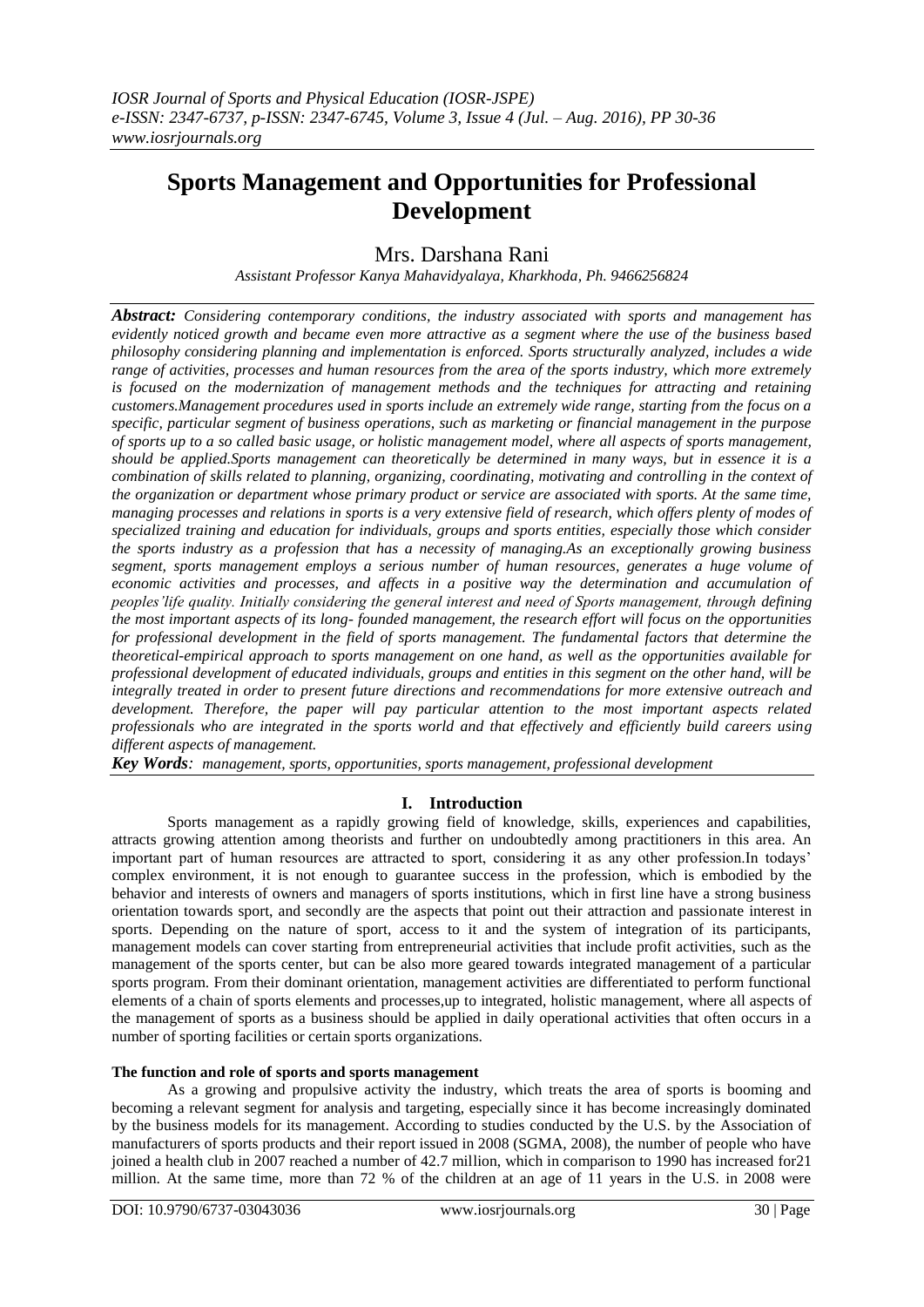engaged in team sports. The women's basketball league in the United States attracts approximately 2 million fans each season, as opposed to approximately 20 million fans who attend on average during the regular competitions throughout the season in the NBA.Considering the evolution and looking on the historical development of science in sports management, its foundation is recorded in the late 60s of last century, especially by emphasizing the need for specially trained and educated staff that would be activated in the segment of sports management in order to proactively identify and meet the needs of each category of sports activity. Therefore, given the professional opportunities for individual, group and institutional training, with extensive knowledge and skills in this area, a challenge is imposed for systematic management of sport. Sports management is fairly young as an academic discipline (Chaplin, 2006), which can be defined in different ways and usually is a combination of skills related to planning, organizing, delegating, controlling, budgeting, management and evaluation in the context of the organization or department whose primary products or services are related to sports (Parks et al. 2007).Sports itself can involve a wide range of activities, encompassing particular segments of the sports industry that is increasingly focused on attracting consumers, which should be undoubtedly managed, especially given the fact that sports management is a multidisciplinary field that integrates the sports industry and management (Lussier et al. 2009).

It is extremely necessary to make a more detailed model of connecting management and sports, which is a dimension that often, especially in the past was the part where failure encountered, and in particularly when there was no adequate opportunity to recognize the great importance of the sports industry considering modern way of life, which is an aspect still even today partially present. Some of these biases are based on the simple view of sport, associated with activities that are related and based on leisure, recreation and apart from everything considered as entertaining activities. Considering certain circumstances and context, sometimes sports aspects are treated unfairly with less seriousness and importance. Reality is very different in a sense that sports in modern conditions is an extremely important business segment, which employs a huge number of people, generates huge volumes of economic activities, a segment which is used to evaluate and assess the quality of life of the population . From the large number of research efforts in terms of dimensions in sports management the following deserves attention in the categorization of four factors (Wuestand Bucher, 2005) which analyses and conceptualizes sports management through the following components:sports world, managing sports experience, organized sports and Sports enterprise. Basically, all these factors influence the formation of different aspects of sports management, through their interdependence and mutual conditionality, shown in the following Figure 1.1.

Throughout the entire evolutionary expansion, developed were and still are exiting a great number of professional organizations that bring together professionals from the field of sports management. The potential growth of organized sports and the need for professional sports administrators was mentioned for the first time in 1957, in a letter from O'Malley, the chairman and major shareholder of the baseball club "Dodgers ", to Dr. James Mason, who was a member of the Ohio University, USA at that time. That initial impulse resulted in the establishment of the first official program for postgraduate studies that provided an integrated preparation for jobs in the sports industry since  $1966^{\text{th}}$ . The evolutionary path of science related to sports management then continued in the founding of the Organization of Sports Management Resources Science and SMARTS, within the University of Massachusetts in 1970, which basically, is the base for creating the most important institution related to promotion of sports management and encouraging more activities in that particular area of research, professional applicative papers and professional development within this narrow specialized area, which resulted in the founding of the North American Organization for Sports management (NASSM), constituted in 1985, furthermore, just two years later followed by the publication of the Journal of Sports management.





Source: Wuest, DA, Bucher, CA, (2005)Foundations of Physical Education, Exercise Science, and Sport, 15Th edition, McGraw-Hill Humanities / Social Sciences / Languages, Boston, p.482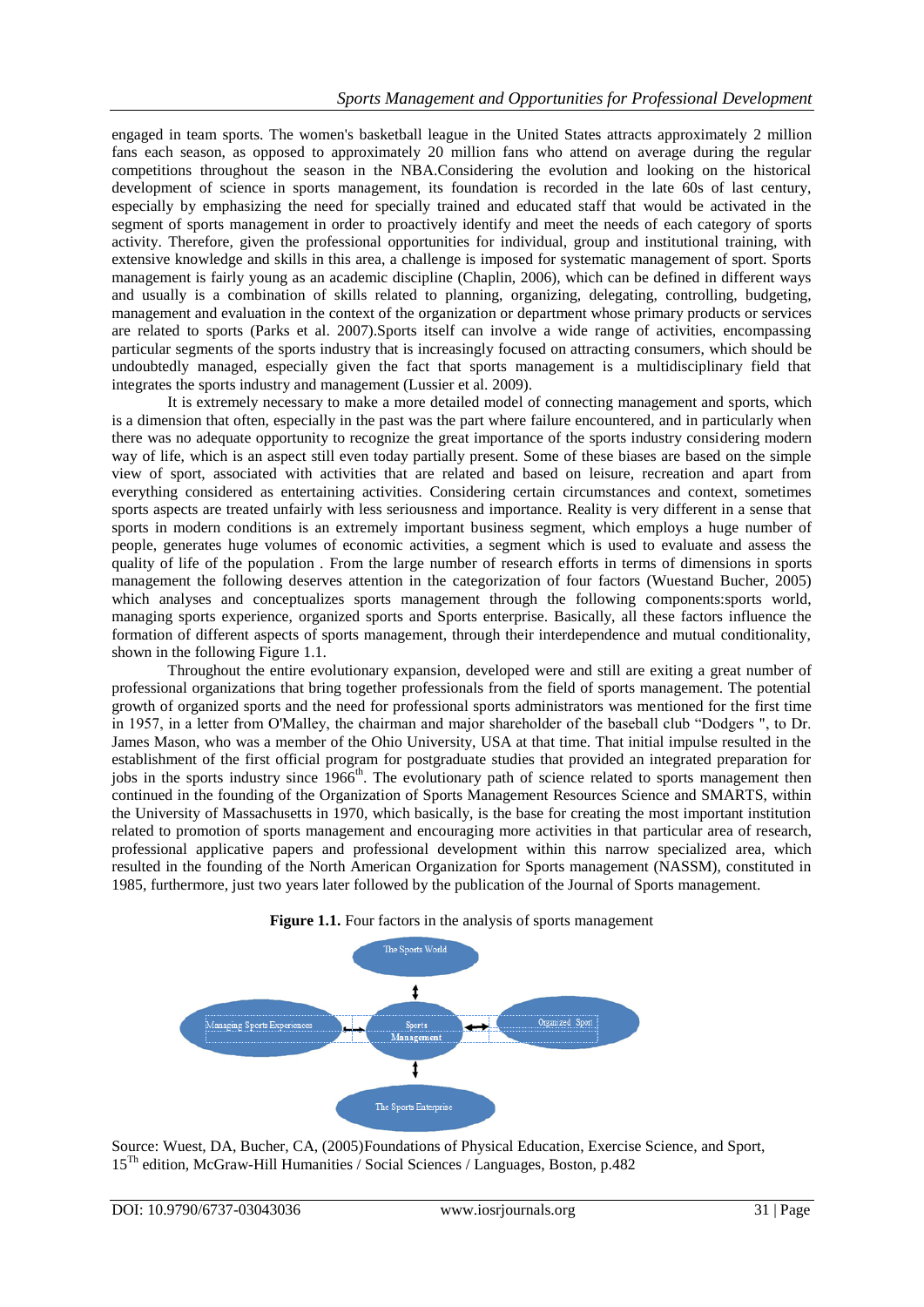The revolutionary activities in setting the grounds of modern sports activities and procedures which are necessary to be managed, are reflected through the initiatives in this area that are carried out through the years, until today (Parks et al., 2007). In this sense, according to NASSM a proper definition of sports management was set where it is considered to be "a field of research that offers specialized training and education required for individuals who are looking for a job in any part of the industry " (sports industry), ( Ziegler, 2007). In the 80s of the last century existed approximately twenty programs concerning the field of sports management in North America, which grew until 2000 up to2001(Parkhouse et al., 2001). One of the main reasons for the rapid increase of the number of academic programs in the field of sports management is the recognition that the value of sports depends on the way sports is managed (Chaplin, 2006).Considering the affirmation and wider popularization of sports management, recently the World Association for Sports management (World association for Sports management) has been created, more precisely in 2012 which is comprised of six core sports organizations around the world such as: the North American, the European, Australia and New Zealand, Asian, Latino and Afro-American organization for sports management.

#### **Perspectives for professional development in the field of sports management**

The development of science in sports management has developed along with several different opportunities for professional development, which is a dimension which rises from the acknowledge that in sport, treated as a business segment, managers determine the desired organizational performance, which are necessary to reach in the sports field. Therefore, programs in the field of sports management educate and prepare human resources for diverse management positions in areas such as university athletics, professional teams, fitness centers, recreation centers, training, managing various sports bodies, organizations and institutions, responsibilities in the area of marketing, youth sports organizations, and the production and trade of sports products. The most important modalities of building a career in the sports industry are presented in the following Table 1.1. and Figure 1.2.

Based on this categorization is important to distinguish the nature of the areas include career development, as well as the dimensions of professional development in the field of sports management, particularly in terms of highlighting the following : sports administration, sports clubs and centers, sports facilities, sports/leisure services, sports marketing, sports communication (Wuest, 2005)





Source: Wuest, DA, Bucher, CA, (2005), Foundations of Physical Education, Exercise Science, and Sport, 15th edition. ed. McGraw-Hill Humanities / Social Sciences / Languages, Boston, p.484.

**Table 1.1.** Examples of careers in sports management

Athletic directors and their assistants hold excellent administrative jobs in college sports management. Every college needs an athletic director. Another collegiate position is sports information director. These profesionals are responsible for managing and distributing information about their college teams.

Stadiums and arenas need general managers, business managers, operations managers, box office managers, and event managers to run the their organizations. These jobs are exciting if you like to help produce live sports events.

Sports marketing agencies and independent agents represent athletes, handaling the business side of affairs for the athlete.

Sports broadcasting includes careers in daliy sports news programs, all-sports radio, and live game broadcast. All-sports radio stations have become very popular and are an excellent place to find an internship. The internet has opened up positions managing Web sites and providing statistical data for sports teams.

Recreation management is a broad term for carrers such as athletic directors at Community Centers, directors of public parks and recreation, workers in leisure fields such as fitnes centers, and directors of activities at resorts.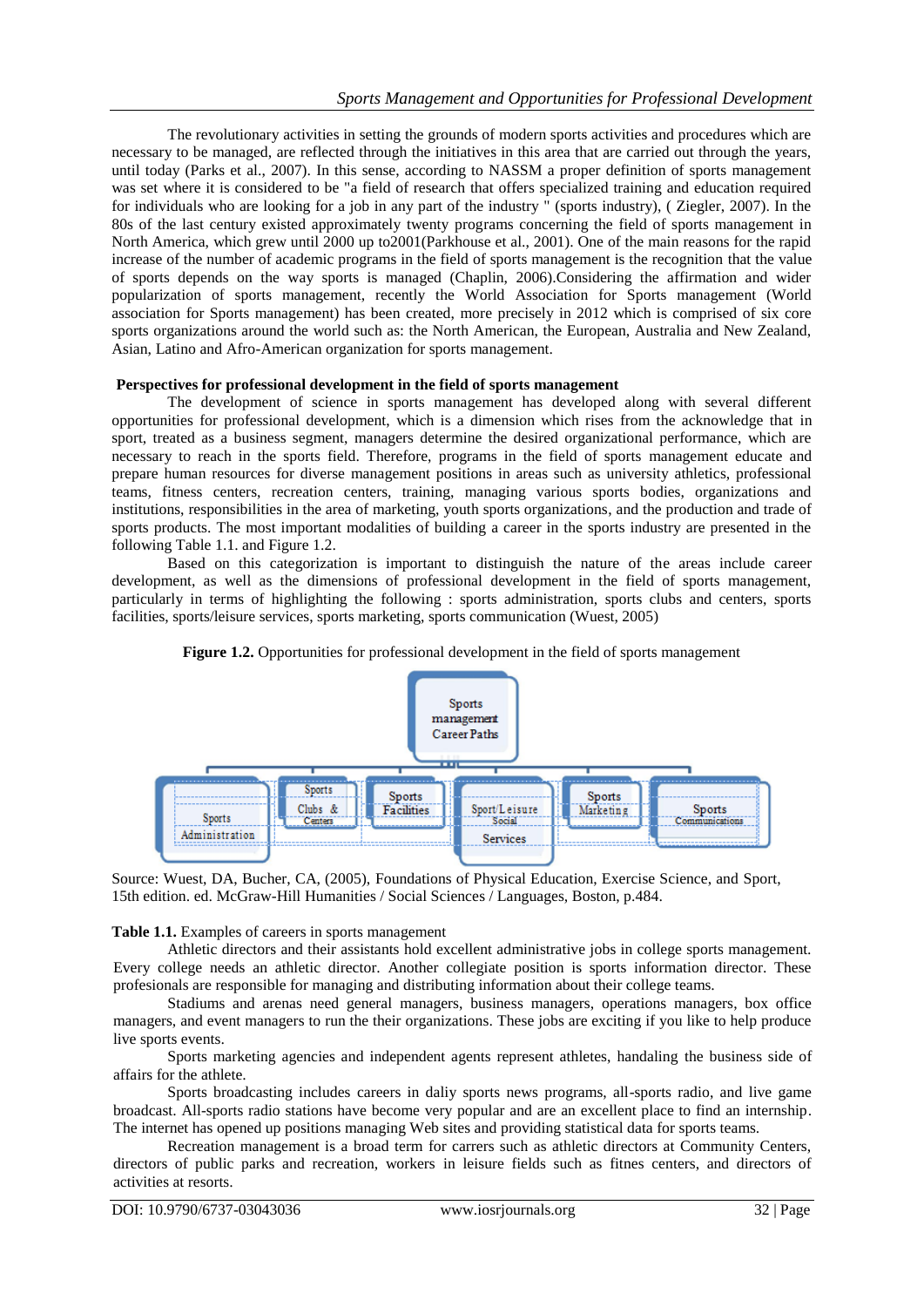Sporting goods manufacturers need employees in sales, operations, human resources, and finance.

The most obvious career path is working in professional leagues, Major league Baseball, The National Football League, the National Basketball Associations, and The National Hockey League.

Source: Lussier R., Kimball D. (2009), *Applied Sports management Skills*, Thomson Learning. USA p.4

The field called sports administration or administrative positions in the field of sports offers countless opportunities for education and professional development. In the field called sports administration or administrative positions related to the segment of sport, there are countless opportunities for education and professional development. Thus, at every level of education and professional development differences in the approach considering the regulation of this dimension could be distinguished such as:

 $\Box$  At the level of high schools, there are administrative positions in the field of sports management and, depending on the size of the school and its sports orientation, positions arise such as sports manager and even expanded sports associations, including, beside the sports manager, an assisting sports manager as well.

At the level of college or universities, there are more opportunities, and the number of administrative positions and the specific duties depend, to a large extent of the nature and size of the sports program. The most important administrative position in the field of sports management is the sports manager, deputy manager and assisting sports manager. Other positions that might be found in the faculty sports program are financial manager, marketing manager, recruiting coordinator, coordinator for regulation, coordinator of academic advising, etc.

The basic conclusion in determining the profile of activity concerning sports managers at every level of education, suggests that in the educational institutions which have developed a greater complexity in its performance, the sports manager is responsible for performing a countless number of tasks and responsibilities which treat the model of management in sports. In such organizations and educational institutions, sports managers deal with managing the growing volume of complex activities, processes and relationships, ranging from supervising coaches and their assistants, to organizing a system for matches, monitoring changes in relevant legislation, preparing the criteria for the organization of a regular diet for the athletes, up to their security, and all this by relying on the extensive help of their associates.

Compensation for the main actors in sports management – those holding the titles in sports administration, directly depend on the size and character of the responsibilities of the sports program. In the modern market economies, fees for sports managers are ranging from \$ 25,000 to \$ 100,000. This is the most serious indicator for the treatment of sports management in a society reflected in the reward for individuals who, despite their strong desire to be in touch with sports and work with athletes, feel the need for adequate financial satisfaction for the invested efforts and energy.

#### **Profile of professional staff in the field of sports management**

Considering modern terms, a growing number of companies from all business areas stimulate the organization of recreational and expert sports opportunities for their employees, in appropriate structured sports programs. The number of companies that are serious and integrated on long term considering sports as an element within their daily existence and activity is growing. With the proliferation of these programs the need for building qualified professionals who would take planning and implementation of such activities, processes and relationships as well as experts in sporting and recreational aspects, present in large companies is emphasized. The responsibility of these sports managers involves performing a series of responsibilities, among which in particular stands out the establishment of detailed program activities, organizing sports teams, scheduling of events, providing training, supervision of staff, etc. The tendency of increasing corporate recreation leads to opening more opportunities for the establishment of qualified sports professionals

The managers of sports facilities considering their working profile, can be found in various contexts of their employment, but traditionally managers of sports facilities are usually employed directly after graduation, considering this as one of the structural segments of society which are nationally needed, in the facilities of the local administration, commercial facilities such as sports centers, swimming pools and water parks, golf clubs, hockey playgrounds and more. With the increasing number of fitness centers and sports centers increases the potential of individuals who have an interest and professional orientation for managing sports facilities. Depending on the size of the object and details of its program, the number of individuals who assist sports managers can vary from independent execution of responsibilities, to a state in which the sports manager will be assisted by an assistant or even other staff that will work directly under his control.

In this sense, one of the main responsibilities of managers in sports the safety of individuals who use the services at the facility, which includes assurance that the facility and equipment is in proper order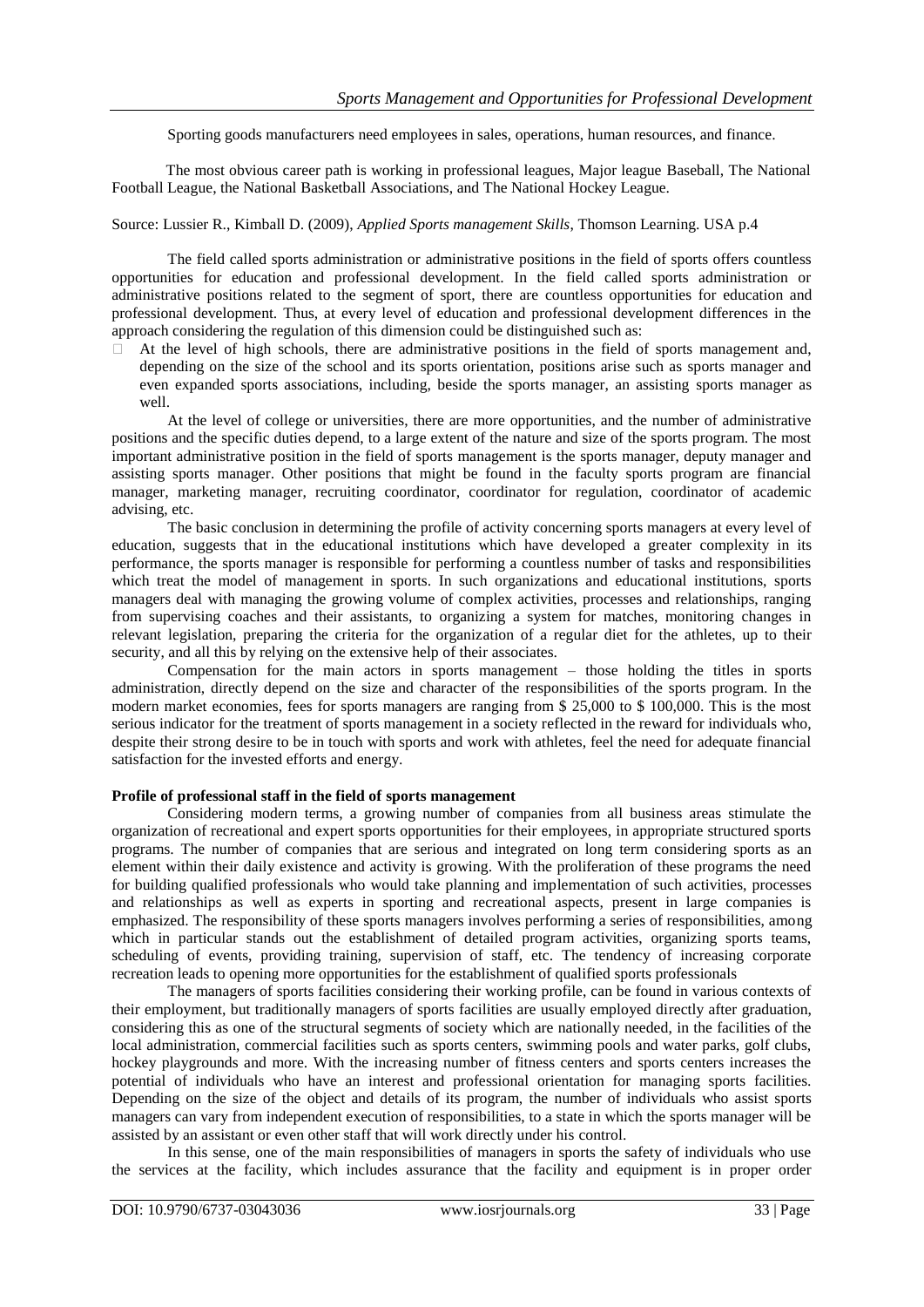considering the safety and health of everyone playing sports, as well to ensure that it is in compliance with the required standards governing this area. Expert knowledge regarding the proper functioning of the facility, the health and hygiene conditions are extremely important for each individual. Therefore, in the institutions where sports matches are held, such as stadiums, theaters etc. the manager should ensure the application of the policies concerning operational guidelines in order to ensure the safety of visitors and the participants.Also, they need to manage the business aspects of the institution, which at the end of the year impose strong potential impact on the financial success or failure of the same.

Sales of sports apparel, athletic footwear, and licensed sports goods increases worldwide, given the extent of its presence and the degree of influence, can be counted in billions. With increased public interest in sport, fitness and sports activity sales are stimulated, and therefore stores for sports equipment and even schools, faculties and universities that have major athletic events, have become very powerful. Job opportunities and professional development in the area of sales of sports equipment, or as a sales manager of sports nutrition, beverages and supplements significantly increased in recent years and this trend is expected to continue and grow in the future.

In the U.S., many organizations, such NCAA, Women's Sports Foundation, the Olympic Committee allows students which have interest acquire a practice in this field. The increasing interest in the management of sports in the world can be seenas well in the role of telecommunication media such as television, radio, newspapers and magazines, which have contributed to the afirmation and growing number of career opportunities in sports communication media. In the last decade there has been growing sports events coverage by the media, which is still rising, there are even broadcasts of sports that traditionally are not on the list of most popular, such as bodybuilding, bowling etc.

Today, it is normal to have specialized channels that broadcast only sports events and live shows dedicated to the sport. The growth of the role of the internet opened countless webpages that on a daily basis and in real time disseminate the latest information from the sports world. The sports media around the world represent an excellent opportunity for a career that is very popular considering the job opportunities that are presented on radio and television stations, newspapers, internet portals and more. Therefore, a number of indivuduials use their skills to become entrepreneurs in the field of sports, developing services and products to meet the needs and interests of the people. The broad area of sports education and sports science offers great entrepreneurial opportunities that motivate and encourage.

In modern terms, one of the most noticable entrepreneurs in the field of sports are personal trainers. These professionals work on one-one base with clients, designing and implementinga fitness program that is specially designed, taylored and adapted to the needs of the client. Personal trainers usually visit clients at home or in the sports center where exercises are performed, in order to continuously monitor their workouts. A very large part of the population that is interested in improving their health and physical condition, willing to pay the professionals who will learn more skills that are needed to increase their level of health. Programs of personal trainers can be focused on assessing and improving their level of fitness and endurance, creating guidelines for nutrition, stress management, weight loss etc.Some profesionals that have more experience can be consultants on various Internet sites for health clubs, training staff and providing advice concerning diets, advice on health promotion etc.

## **Professional opportunities in sports management in Macedonia**

In Macedonia, as a young and open market economy, the field of sports management is a topic that is discussed in the last decade and it is becoming more attractive by increasing awareness of the role and importance of sports and sports management as a whole. Sports in all, gets a more important place in the Macedonian society, which gradually creates conditions for greater development opportunities for professional development in this area. The interest in studying sports management and the development of academical programs enable a detailed methodological and systematic way of approaching sports and sports activities, processes and relationships. In terms of educational programs that providean appropriate and detailed education of sports management, currently in Macedonia there are only two programs for postgraduate studies existing, focusing on sports management.

The most notable expansion in Macedonia since the independence, is currently experienced in club sports and partially representative sport, which in turn affects the tendency for developing greater professionalisation ofthose involved in sports in Macedonia. Efforts, engagements and intentions of the state to increase quality of sports is reflected in the creation of appropriatesportinfrastructure facilities, which impose the need of people who will actively managethose facilities in aself- sustainable manner, expected to grow even more both in the present and in the future. In Macedonian clubs, regardless which particular sports considered, they have a distribution of the most common positions that are structurally important for their existence and survival, presented in Table 1.2.

Along with professional sports positions, it is important to note that sports and recreation has indicated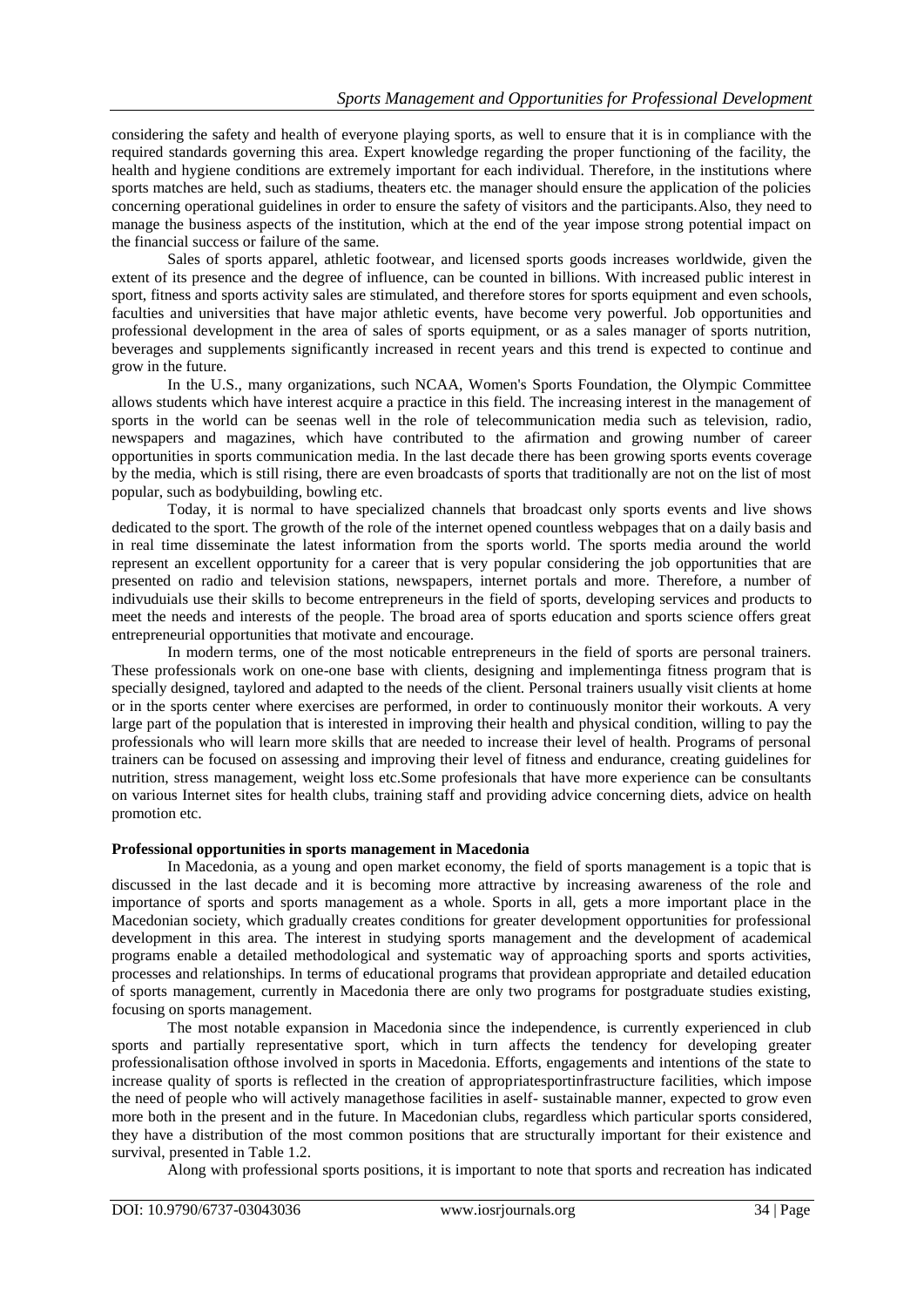noticable growth, therefore a growing number of recreational facilities such as a variety of fitness facilities, various recreational sports organizations, promoting of a variety of recreational opportunities, sports tourism and etc. In the area of sports there are many individuals who are involved and which integrate the activities related to sports and sports management. Although sports in Macedonia considered as a whole, faces a number of real challenges and problems, especially in the area of finance and the system of transformation of complete ownership of sports clubs, it is increasingly confronted with the necessity for a professional approach towards its management, starting from the national representations, club and individual sports on one side, and all aspects of recreational sports, on the other side. In this context, evidently the biggest growth of awareness of the importance of sports and sports life and the accepted reality that sport and management must be handled systematically, relying on specialized experts trained in many areas of life sports, such as sociologists, psychologists experts in teamwork, role playing sports etc.

|                     | Sports activities        | Sports management activities                    |  |
|---------------------|--------------------------|-------------------------------------------------|--|
|                     |                          | President of the Board of Directors             |  |
|                     |                          | Chief Executive Officer                         |  |
|                     |                          | Non-executive directors                         |  |
|                     |                          | Administrative Coordinating Body                |  |
|                     |                          | President                                       |  |
|                     | coach                    | Vice President                                  |  |
|                     |                          | General Secretary                               |  |
|                     | assistant coach          |                                                 |  |
|                     |                          | Sports director                                 |  |
|                     | doctor                   |                                                 |  |
| <b>Sports Clubs</b> |                          | Coordinator of Youth                            |  |
|                     | physiotherapist          |                                                 |  |
|                     |                          | <b>Board Member</b>                             |  |
|                     | Coaching Youth           |                                                 |  |
|                     |                          | Director                                        |  |
|                     | Coaching the goalkeepers |                                                 |  |
|                     |                          | Deputy director                                 |  |
|                     | Athletic Coach           |                                                 |  |
|                     |                          | <b>Marketing Manager</b>                        |  |
|                     | Doctor                   |                                                 |  |
|                     |                          | Web-Coordinator                                 |  |
|                     |                          |                                                 |  |
|                     |                          | Professional Staff                              |  |
|                     |                          | Head of professional staff                      |  |
|                     |                          | Assistant                                       |  |
|                     |                          | Coordinator of professional administrative work |  |
|                     |                          | Economist                                       |  |

| Table 1.2. Common jobs in Macedonian sports clubs |  |  |  |
|---------------------------------------------------|--|--|--|
|---------------------------------------------------|--|--|--|

*Source: Adopted according to the organizational structures of several sports clubs in RM, 2014*

#### **II. Conclusion**

In the field of sports and sports management, especially worldwide, there are many diverse opportunities for professional development, which is reflected through the most illustrative conclusions following below as a result of the overall research process:

- 1. As a specialized scientific field, sports management has been developing intensively in the last thirty years and still shows a positive trend of growing, which is expected to continue at the same pace in the years to come. Sports are a very serious industry that generates huge revenues, expressed through billions of dollars and euros worldwide, and that in itself means a lot of business opportunities. World literature in the field of sports provides a myriad of information on possible directions and tendencies of development of quality in sports and sports professionals, allowing managers a serious base on information for their further research and analysis.
- 2. With the development of awareness concerning sports, the increasing sports success and interest of the population thereof, sports workersa higher attractiveness on one hand and on the other there is a need to establish new specialized jobs for resourcesthat will possess knowledge, experiences and skills in the field of sports management. In this sense, worldwide there are many programs that provide appropriate education for prospective staff and continuous areformed new ones in accordance to the compliance requirements and guidelines for development of specific types of sports.
- 3. In developed market economies, a growing number of people are involved professionally, in the field of sports and not just as athletes, but especially in the management of different processes, activities, events, human resources and finished products associated with sports. As a result of this momentum, the need for